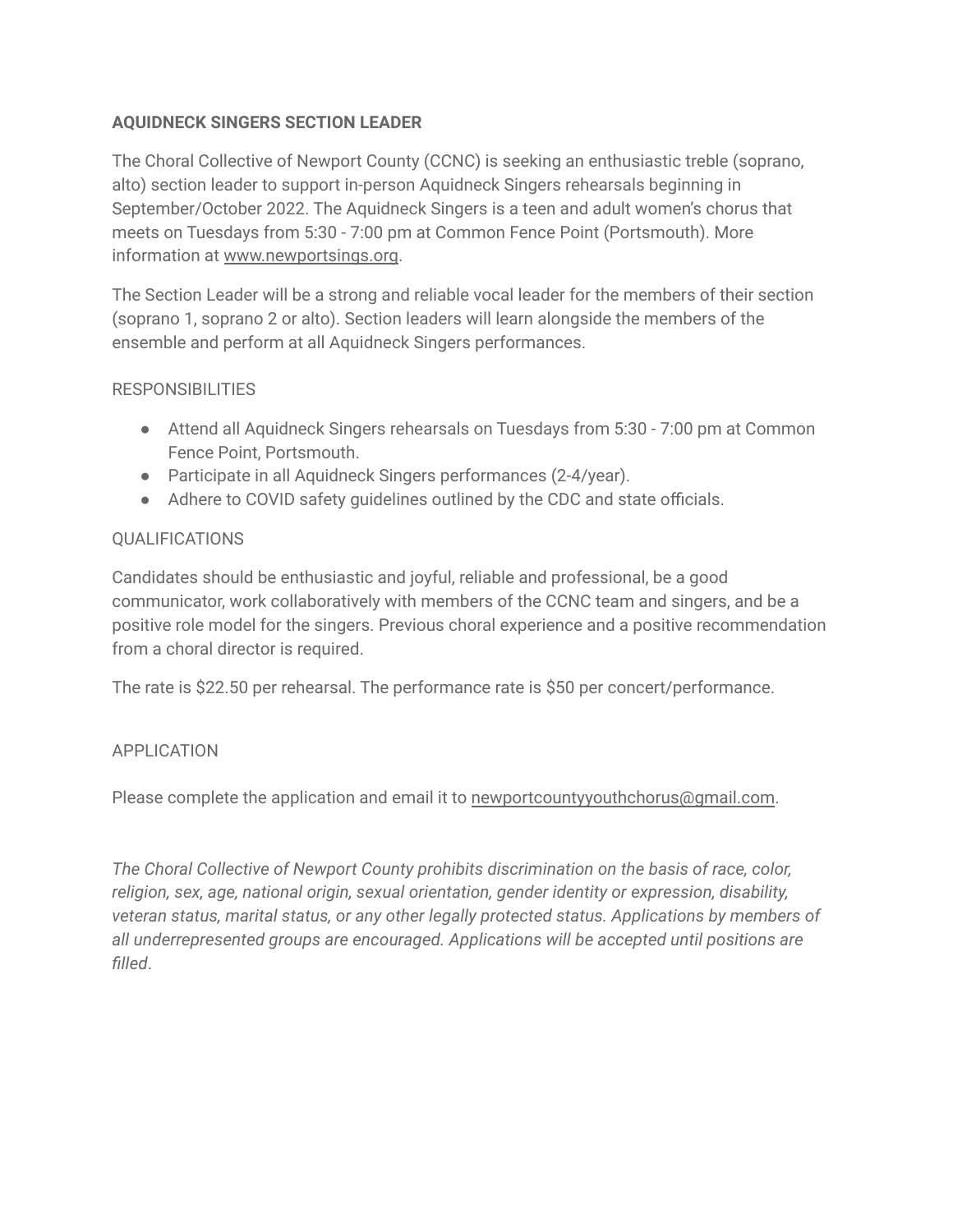| <b>SECTION LEADER APPLICATION</b>                                                                |  |  |                             |  |
|--------------------------------------------------------------------------------------------------|--|--|-----------------------------|--|
|                                                                                                  |  |  |                             |  |
| DOB: _____ / _____ / ___________ Age:_______                                                     |  |  |                             |  |
|                                                                                                  |  |  |                             |  |
| Grade / Collegiate Yr (2022-2023): 9 10 11 12 Fr. Soph. Jr. Sen.                                 |  |  |                             |  |
|                                                                                                  |  |  |                             |  |
|                                                                                                  |  |  | Is it OK to text you? Y / N |  |
|                                                                                                  |  |  |                             |  |
|                                                                                                  |  |  |                             |  |
| Do you drive? Y / N Will you have transportation to/from rehearsals? Y / N                       |  |  |                             |  |
|                                                                                                  |  |  |                             |  |
| What voice part do you typically sing (circle)? Soprano 1 Soprano 2 Alto Any Part                |  |  |                             |  |
|                                                                                                  |  |  |                             |  |
| References: at least one reference must be a current choral director of an ensemble in which     |  |  |                             |  |
| you sing (school or community).                                                                  |  |  |                             |  |
|                                                                                                  |  |  |                             |  |
| Reference #1                                                                                     |  |  |                             |  |
|                                                                                                  |  |  |                             |  |
|                                                                                                  |  |  |                             |  |
|                                                                                                  |  |  |                             |  |
|                                                                                                  |  |  |                             |  |
| Reference #2                                                                                     |  |  |                             |  |
|                                                                                                  |  |  |                             |  |
|                                                                                                  |  |  |                             |  |
|                                                                                                  |  |  |                             |  |
|                                                                                                  |  |  |                             |  |
|                                                                                                  |  |  |                             |  |
| If under 18, please complete the following:                                                      |  |  |                             |  |
|                                                                                                  |  |  |                             |  |
|                                                                                                  |  |  |                             |  |
| Parent/Guardian Cell Phone: (_____) __________________                                           |  |  |                             |  |
| I give permission for my child to be photographed and/or videotaped for use in Choral Collective |  |  |                             |  |
| of Newport County promotional materials/website. _________ YES ______ NO                         |  |  |                             |  |
|                                                                                                  |  |  |                             |  |

*(Application continues on next page)*